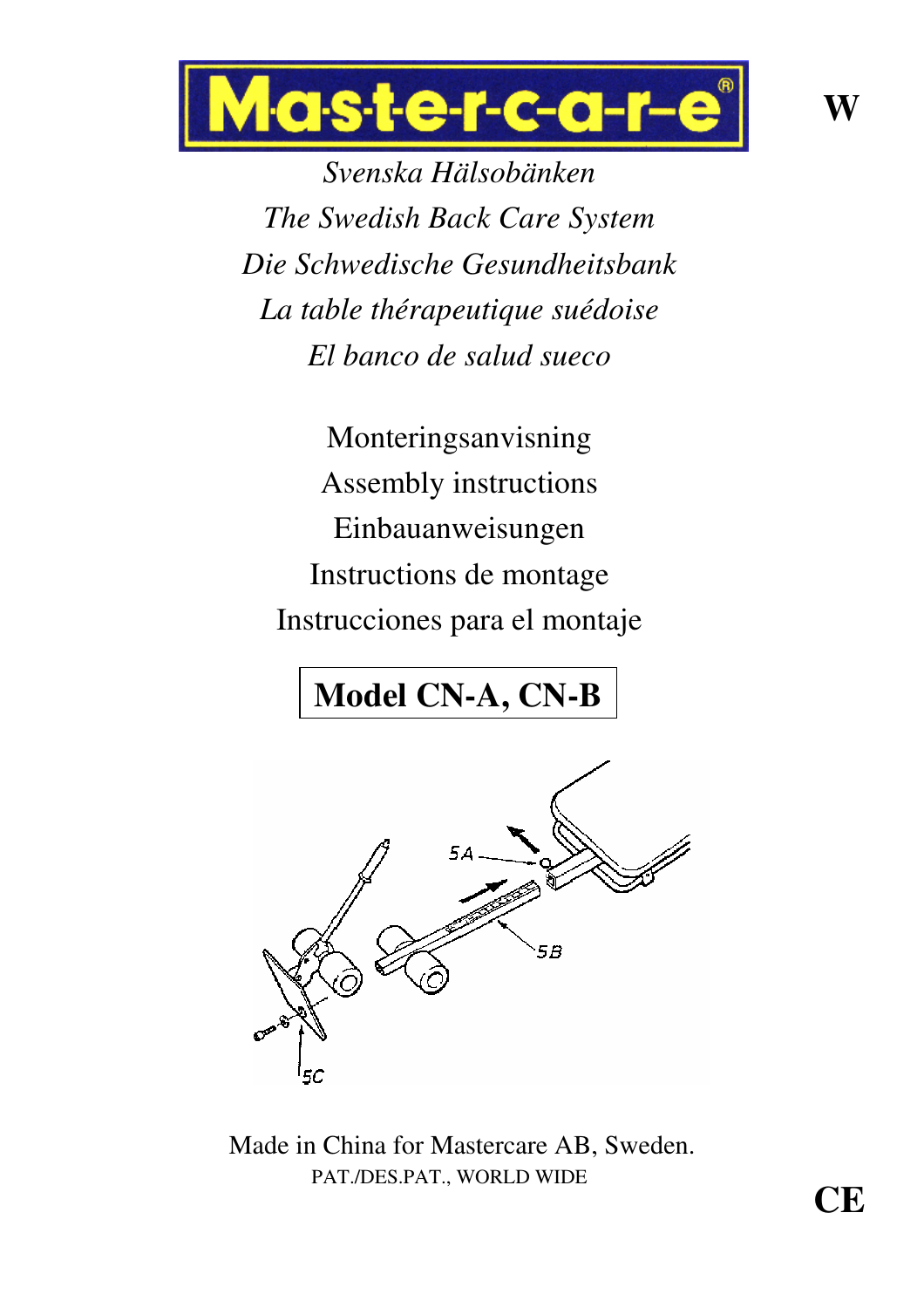**Esp a ñol**

**Deutsch**

**Fra nçais**

**Esp a ñol**

**MONTERINGSANVISNING - MASTERCARE CN-A, CN-B** *Viktigt! Följ alltid instruktionerna.*

**En glish ASSEMBLY INSTRUCTIONS - MASTERCARE CN-A, CN-B** *Important! Always follow the instructions.*

**Deutsch EINBAUANWEISUNGEN – MASTERCARE CN-A, CN-B** *Wichtig! Stets die Anweisungen befolgen!*

**Fra nçais INSTRUCTIONS DE MONTAGE – MASTERCARE CN-A, CN-B** *Important! Suivez fidèlement les instructions.*

**INSTRUCCIONES PARA EL MONTAJE – MASTERCARE, CN-A, CN-B** *¡Atención! Siga siempre las instrucciones.*

**S**<br> **varie (1A).** Fäll ut ställningen. Se till att<br> **båda linorna är helt utsträckta (1B)** varje (1A). Fäll ut ställningen. Se till att båda linorna är helt utsträckta (1B).

**E**<br> **e** each support (1A). Unfold the pipe<br> **E** framework. Make sure that the steel Mount the 4 supports with 2 screws in framework. Make sure that the steel ropes are fully stretched (1B).

Die 4 Fußstützen mit jeweils 2 Schrauben befestigen (1A). Rohrgestell ausklappen. Bitte beachten, dass beide Stahlseile (1B) völlig gestreckt sind.

Fixez les 4 supports de piétement; 2 vis par support (1A).

Dépliez les pieds en tendant les 2 câbles (1B) au maximum.

Monte las 4 bases con dos tornillos en cada base (1-A). Abra el armazón de tubos. Asegúrese de que los cables de acero estén completamente tensos (1-B).

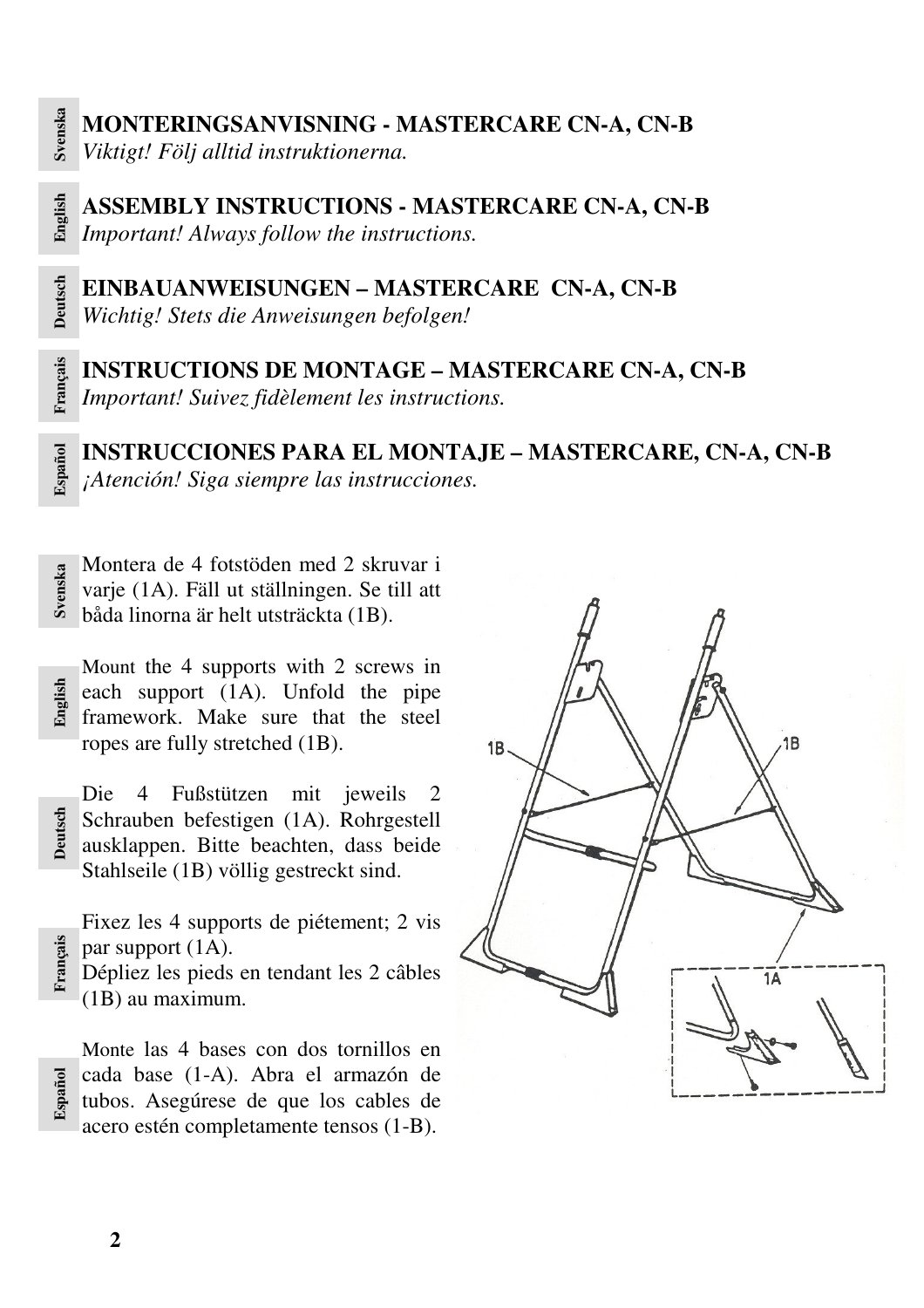- **S vensk a** Skruva fast upphängningsanordningarna på båda sidor (2A), med 3 skruvar och
- låsbrickor på varje sida.

**E n glish**

**Deutsch**

OBS! Stoppspärrarna ska vändas mot brädans huvudände (2B).

Attach the suspension devices (2A) one on each side with 3 screws and spring washers on each side.

Note! The stop pin shall be turned towards the head end of the table (2B).

Aufhängevorrichtungen (2A) an beiden Seiten mit jeweils 3 Schrauben mit Sicherungsscheiben festschrauben.

ACHTUNG! Stoppsperren (2B) zum Kopfende des Liegebrettes wenden.



Vissez les mécanismes de

**nçais** suspension (2A), un de chaque côté. 3 vis avec rondelles de chaque côté.

**Fra** NB : Les butées (2B) doivent être tournées vers la tête du plateau.

**Esp a ñol** Fije un aditamento de suspensión (2-A) a cada lado utilizando tres tornillos con arandelas de presión para cada uno.

NOTA: El tope fijo (2-B) debe estar en dirección a la parte superior del banco.

**S vensk a** Sätt liggbrädan på plats i ställningen (3). **E n glish** Put the back rest in its position in the pipe framework (3). **Deutsch** 3 Das Liegebrett in das Rohrgestell legen (3). **nçais** Placez le plateau en position sur le piétement (3). **Fra Esp a ñol** Ponga el espaldar en el lugar correspondiente en el armazón de tubos (3).

**3**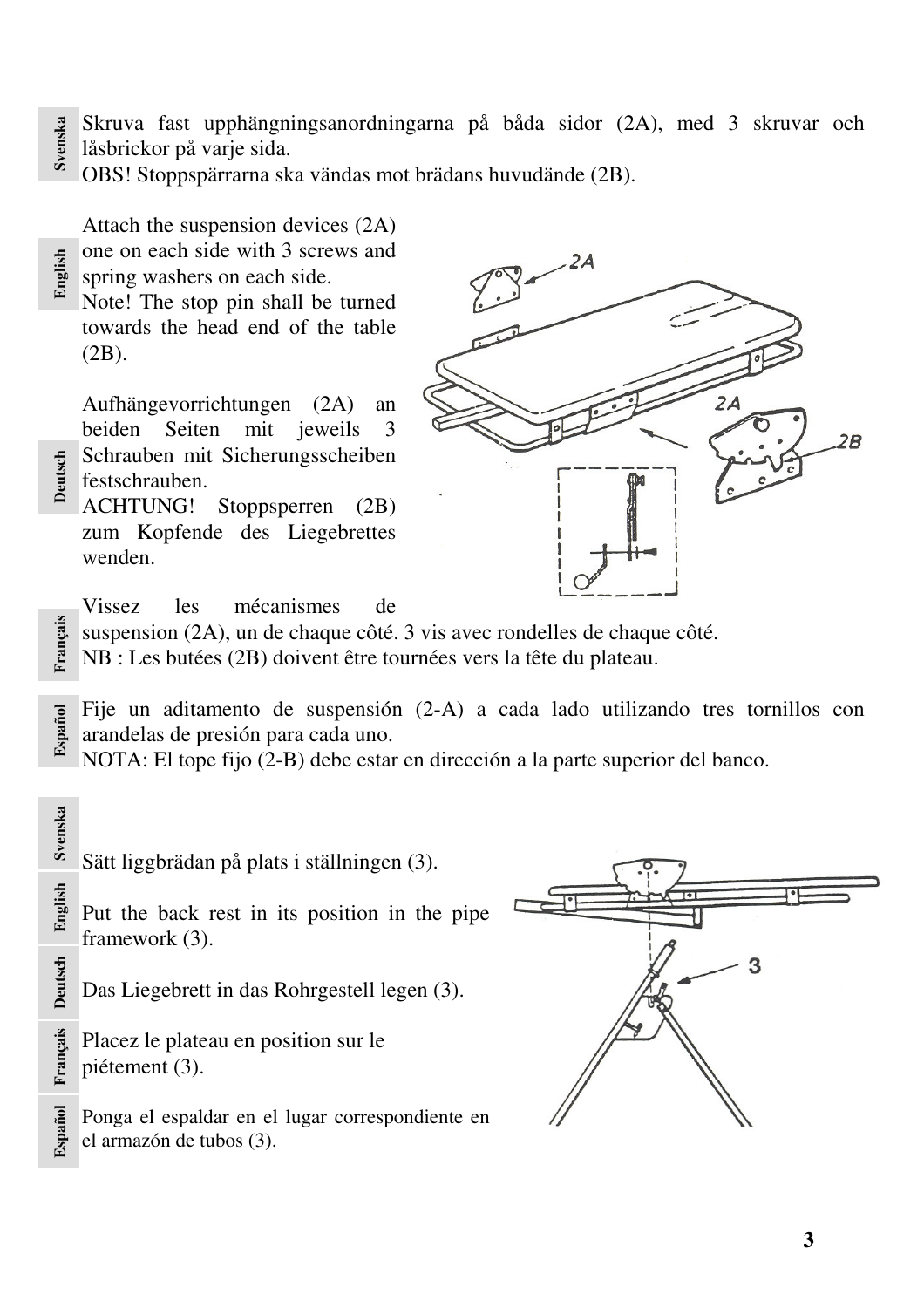**S vensk a** Skruva fast låsblecken (4A). Drag ej åt skruvarna för hårt - gängan kan skadas.

**E n glish** Fasten the lock plates (4A). Do not tighten too hard - it might endanger the thread.

- **Deutsch** Sicherungsbleche (4A) festschrauben. Schrauben nicht zu fest anziehen – das Gewinde kann beschädigt werden.
- **Fra nçais** Vissez les plaques de verrouillage (4A) sans serrer trop fort pour ne pas endommager le filetage.



**Esp a ñol** Fije los pasadores de los discos (4A). No los apriete demasiado, pues puede dañar la rosca.

**vensk a** Montera de 2 medföljande fotrullarna med ändstopp, enligt denna anvisning.

- **En glish** Mount the 2 enclosed foot rolls according to this instruction.
- **Deutsch ñol S** Die 2 mitgelieferten Fußrollen mit Endanschlag laut dieser Anweisung befestigen.
	- Montez les deux rouleaux cale-pieds comme illustré ci-contre.

Monte los dos rollos para los pies según esta instrucción.



**Fra nçais**

**Esp a**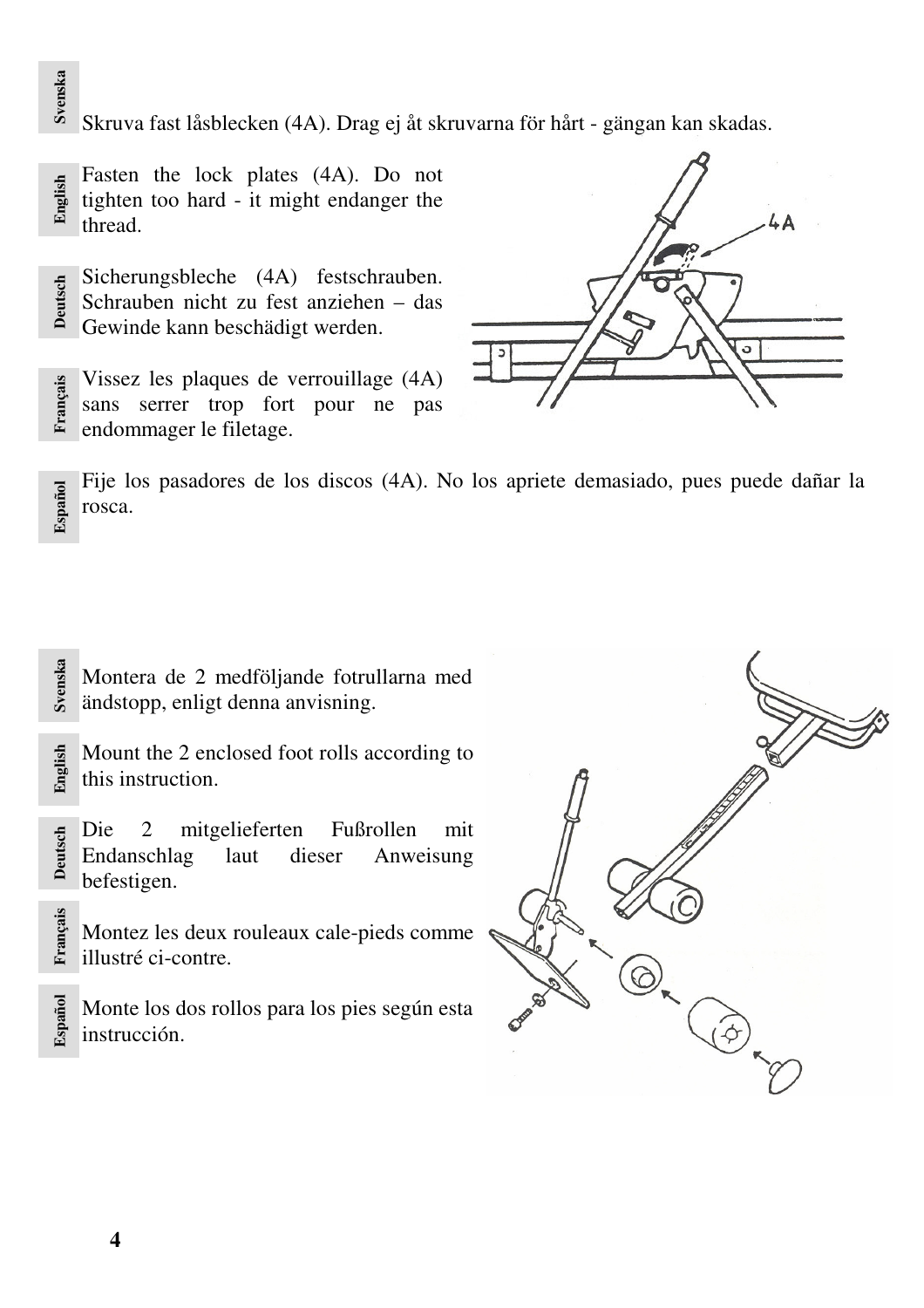# **S**<br> **a**<br> **b** Drag ut den svarta knoppen (5A) och för in det fyrkantiga röret (5B).<br> **b** OBS! Längdskalan skall vara vänd uppåt. Skruva fast fotplattan (5C)

OBS! Längdskalan skall vara vänd uppåt. Skruva fast fotplattan (5C).

Pull the black knob out (5A) and insert the square sectioned pipe (5B).

Note! The length scale must point

**En glish** upwards. Secure the foot plate by screwing it on  $(5C)$ .

**Bellister (5B)** einstecken.<br> **DEUTER ACHTUNG!** Die Lä Den schwarzen Knopf (5A) herausziehen und das vierkantige

ACHTUNG! Die Längenskala soll nach oben zeigen. Fußplatte festschrauben (5C).

**ng** insérez la barre carrée (5B). Retirez le bouton noir (5A) et

**Fra** NB : L'échelle doit être tournée vers le haut. Vissez le repose-pieds (5C).



- **Esp a ñol** Hale la perilla (5-A) e inserte el tubo cuadrado seccionado (5-B).
	- NOTA: La escala longitudinal debe señalar hacia arriba. Asegure la base para los pies atornillándola al extremo del tubo cuadrado seccionado.